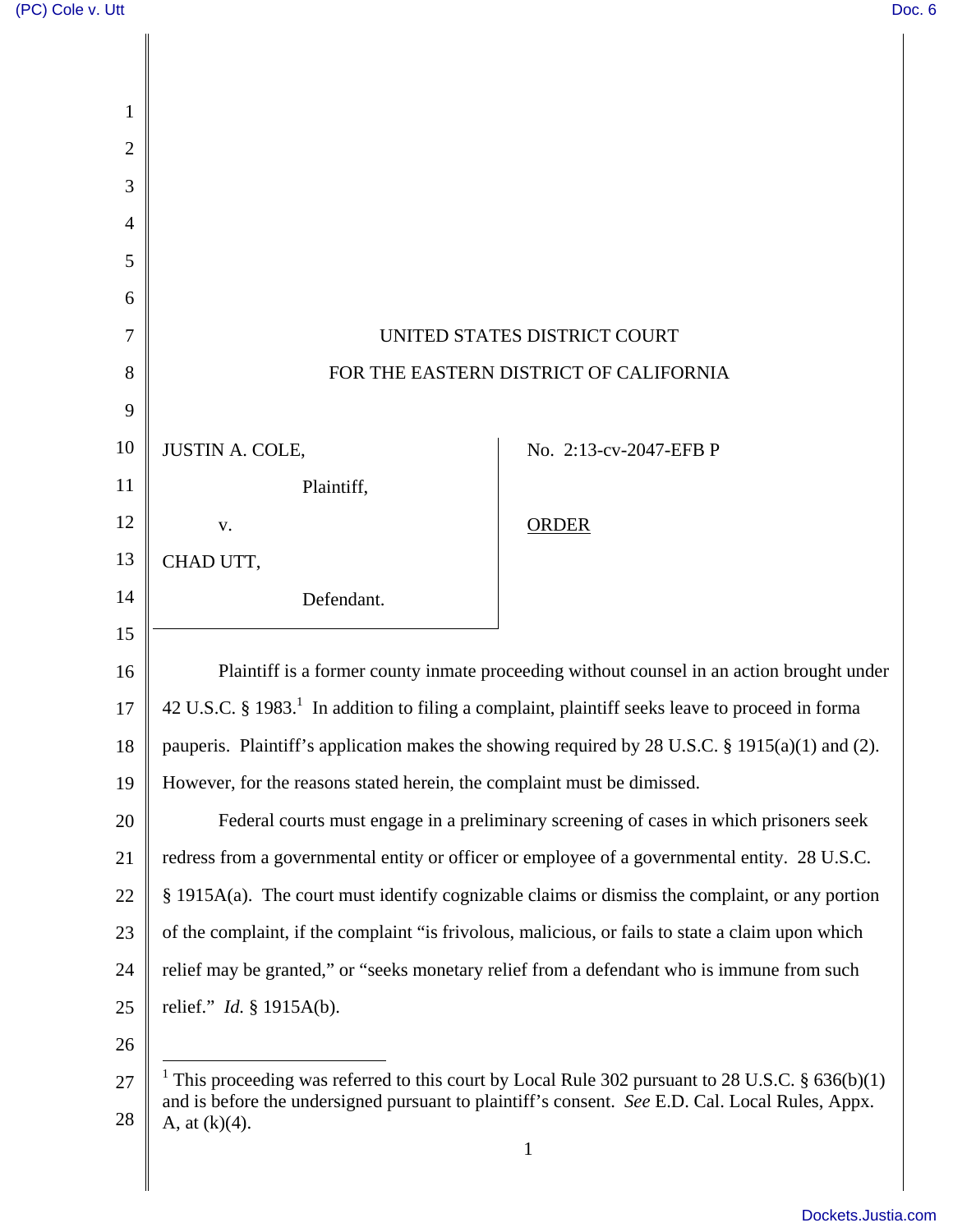1 2 3 4 5 6 7 8 A pro se plaintiff, like other litigants, must satisfy the pleading requirements of Rule 8(a) of the Federal Rules of Civil Procedure. Rule 8(a)(2) "requires a complaint to include a short and plain statement of the claim showing that the pleader is entitled to relief, in order to give the defendant fair notice of what the claim is and the grounds upon which it rests." *Bell Atl. Corp. v. Twombly*, 550 U.S. 544, 554, 562-563 (2007) (citing *Conley v. Gibson*, 355 U.S. 41 (1957)). While the complaint must comply with the "short and plaint statement" requirements of Rule 8, its allegations must also include the specificity required by *Twombly* and *Ashcroft v. Iqbal*, 129 S. Ct. 1937, 1949 (2009).

9 10 11 12 13 To avoid dismissal for failure to state a claim a complaint must contain more than "naked assertions," "labels and conclusions" or "a formulaic recitation of the elements of a cause of action." *Twombly*, 550 U.S. at 555-557. In other words, "[t]hreadbare recitals of the elements of a cause of action, supported by mere conclusory statements do not suffice." *Ashcroft v. Iqbal*, 129 S. Ct. at 1949.

14 15 16 17 18 19 20 Furthermore, a claim upon which the court can grant relief must have facial plausibility. *Twombly*, 550 U.S. at 570. "A claim has facial plausibility when the plaintiff pleads factual content that allows the court to draw the reasonable inference that the defendant is liable for the misconduct alleged." *Iqbal*, 129 S. Ct. at 1949. When considering whether a complaint states a claim upon which relief can be granted, the court must accept the allegations as true, *Erickson v. Pardus*, 127 S. Ct. 2197, 2200 (2007), and construe the complaint in the light most favorable to the plaintiff, *see Scheuer v. Rhodes*, 416 U.S. 232, 236 (1974).

21 22 23 24 25 26 27 28 The court has reviewed plaintiff's complaint pursuant to § 1915A and finds that it must be dismissed as barred by *Heck v. Humphrey*, 512 U.S. 477 (1994) and for failure to state a claim. According to the allegations in the complaint (ECF No. 1), plaintiff's parole officer and defendant in this action, began contacting plaintiff's fiancé daily, and "manipulated" her into "setting plaintiff up" to send plaintiff to jail. Plaintiff claims that defendant wanted plaintiff to be in jail so that he could continue to contact plaintiff's fiancé "in a more personal-sexual" manner. Plaintiff claims that his fiancé broke off the relationship after he went to jail, and subsequently married the defendant. Plaintiff does not identify any claim for relief but alleges that defendant

2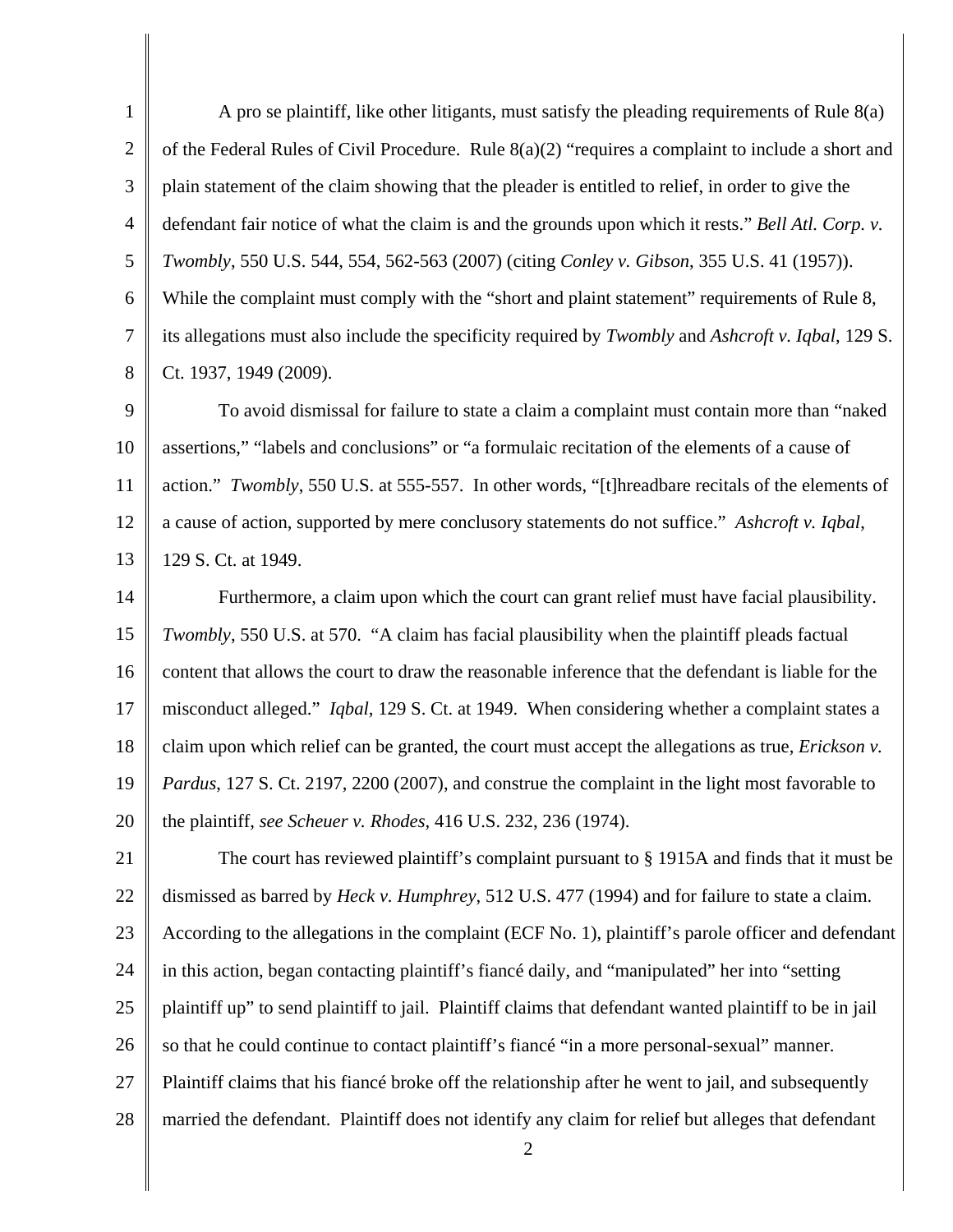1 2 acted "wantonly, maliciously, and willfully." He seeks \$500,000 in damages and an order discharging him from parole supervision.

3

4 5 6 7 8 9 As a general rule, a challenge in federal court to the fact of conviction or the length of confinement must be raised in a petition for writ of habeas corpus pursuant to 28 U.S.C. § 2254. *See Preiser v. Rodriguez*, 411 U.S. 475 (1973). Here, plaintiff's action sounds in habeas because he is challenging his parole term. *Thornton v. Brown*, 724 F.3d 1255, 1260-1261 (9th Cir. 2013) ("A state parolee is 'in custody' for purposes of the federal habeas statute, and may challenge parole conditions imposed by a state correctional department through a habeas petition under 28 U.S.C. § 2241") (internal citations omitted).

10 11 12 13 14 15 16 17 18 19 20 21 Where success in a section 1983 action would implicitly question the validity of a conviction, the plaintiff must first show that the underlying conviction was reversed on direct appeal, expunged by executive order, declared invalid by a state tribunal, or questioned by the grant of a writ of habeas corpus. *Heck v. Humphrey*, 512 U.S. 477, 486-87 (1994); *Muhammad v. Close*, 540 U.S. 749, 751 (2004). It is implicit from plaintiff's allegations that his current parole sentence has not been overturned or otherwise invalidated. A state parolee may challenge a condition of his parole under § 1983 if his claim, if successful, would neither result in speedier release from parole nor imply, either directly or indirectly, the invalidity of the criminal judgments underlying that parole term. *Thornton*, 724 F.3d at 1264. Here, plaintiff is not challenging a discrete condition of his parole; rather, he seeks to be discharged from parole entirely. Plaintiff is barred from so collaterally challenging his term of parole in this civil rights action.

22 23 24 25 26 27 28 Moreover, plaintiff fails to plead facts sufficient to state a cognizable claim for relief. In order to state a claim under § 1983, a plaintiff must allege: (1) the violation of a federal constitutional or statutory right; and (2) that the violation was committed by a person acting under the color of state law. *See West v. Atkins*, 487 U.S. 42, 48 (1988); *Jones v. Williams*, 297 F.3d 930, 934 (9th Cir. 2002). An individual defendant is not liable on a civil rights claim unless the facts establish the defendant's personal involvement in the constitutional deprivation or a causal connection between the defendant's wrongful conduct and the alleged constitutional deprivation.

3